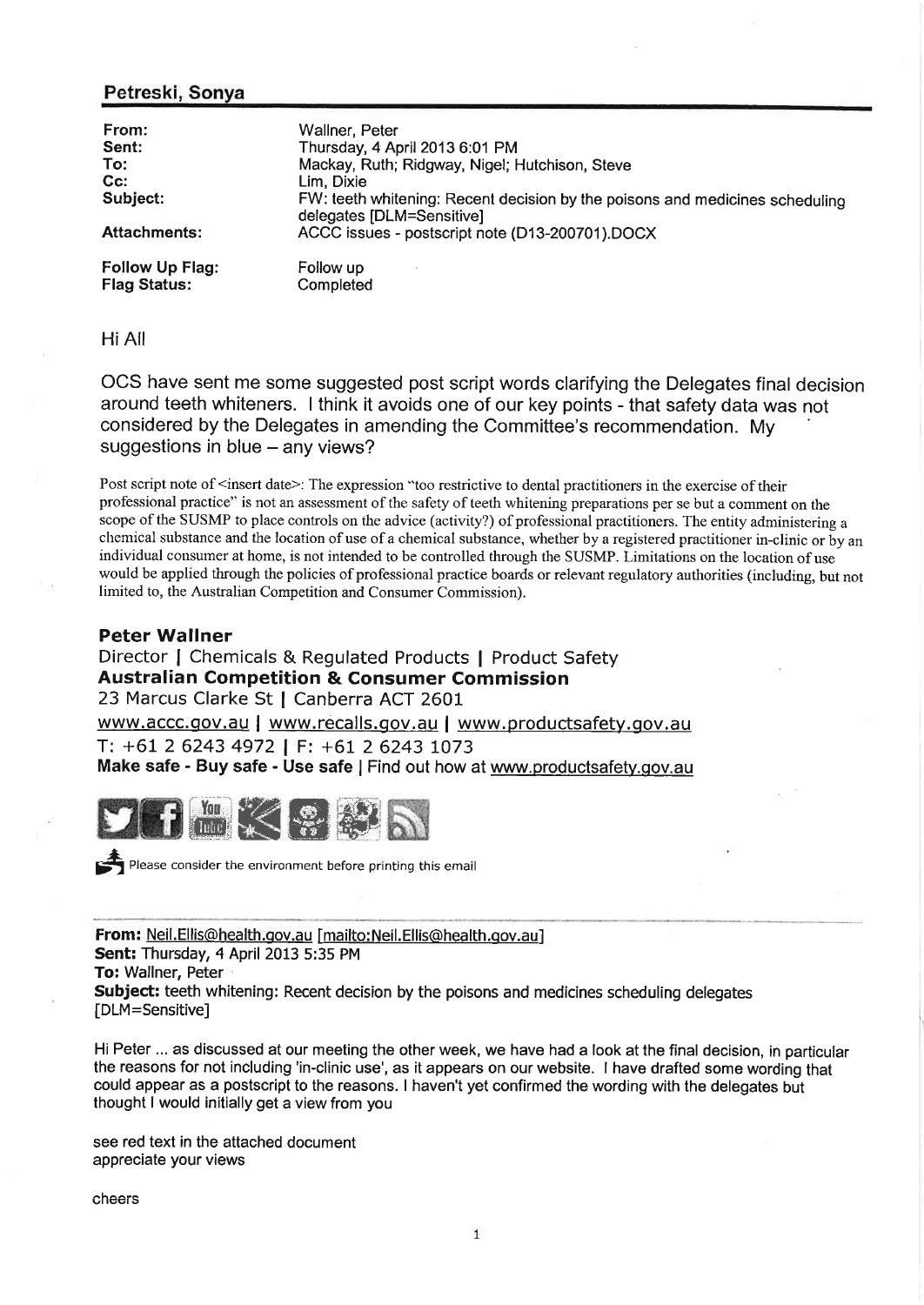Neil Ellis | Director | Chemical Policy and Scheduling Secretariat | Office of Chemical Safety Office of Health Protection | Australian Government Department of Health and Ageing ■02 6289 1817 Eineil.ellis@health.gov.au

"Important: This transmission is intended only for the use of the addressee and may contain confidential or legally privileged information. If you are not the intended recipient, you are notified that any use or dissemination of this communication is strictly prohibited. If you receive this transmission in error please notify the author immediately and delete all copies of this transmission."